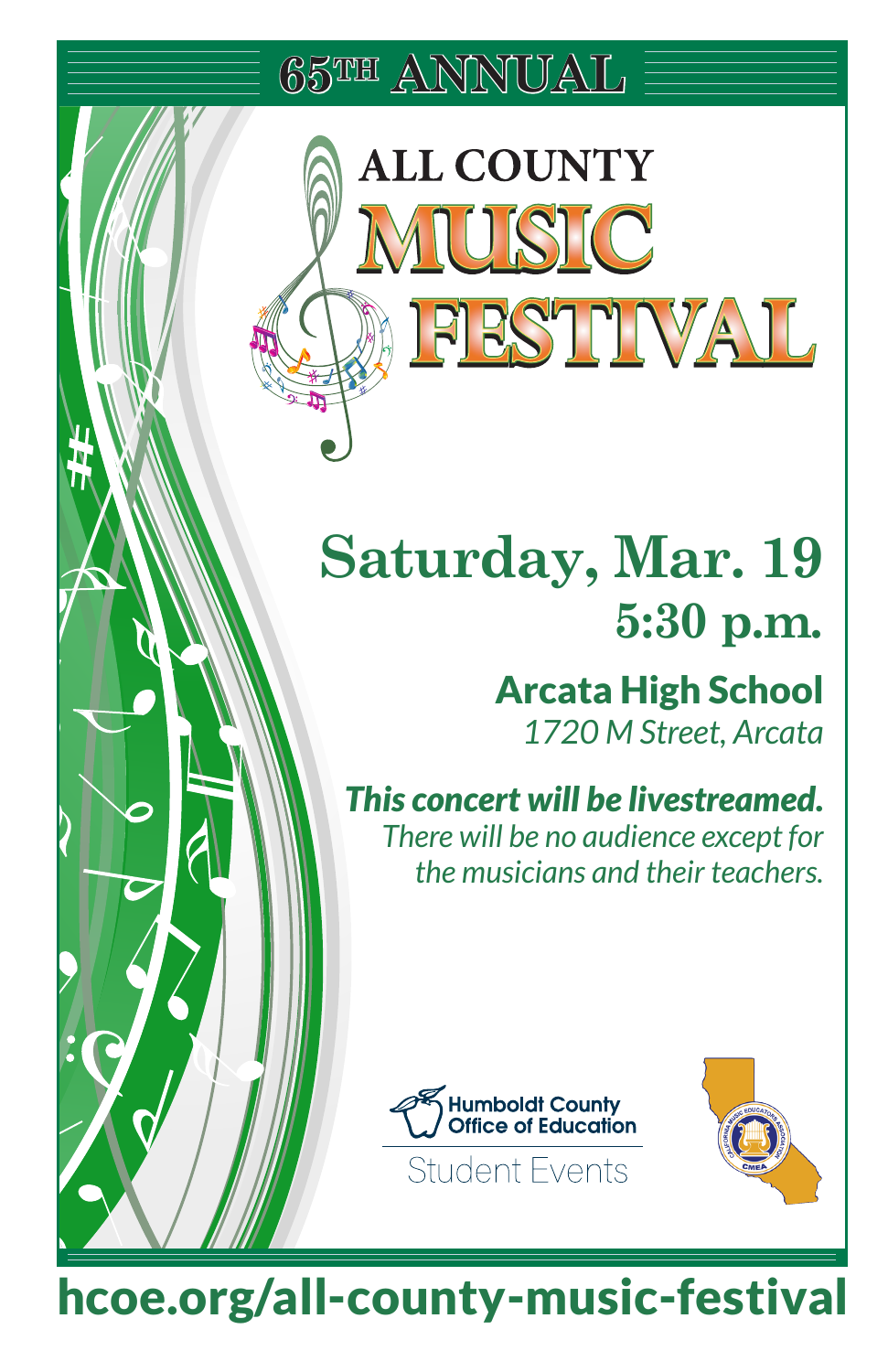#### **Welcome Address Welcome Address**

**Senior Choir Senior Choir** *Jonathan Souza, Conductor Jonathan Souza, Conductor Lisa Jouaneh, Chairperson Lisa Jouaneh, Chairperson Dana Christen, Accompanist Dana Christen, Accompanist*

Hope for the World (We Sing) …. Jacob Narverud Poem by Robert Bode Hope for the World (We Sing) …. Jacob Narverud Poem by Robert Bode

Light of a Clear Blue morning …. Dolly Parton Arr. Craig Hella Johnson Light of a Clear Blue morning …. Dolly Parton Arr. Craig Hella Johnson

¡Oye! ….Jim Papoulis ¡Oye! ….Jim Papoulis

Hope Lingers On …. Lissa Schneckenburger Arr. Andrea Ramsey Hope Lingers On …. Lissa Schneckenburger Arr. Andrea Ramsey

## **Jazz Ensemble Jazz Ensemble** *Dr. Dan Aldag, Conductor Dr. Dan Aldag, Conductor*

*Chris Cox & Ronite Gluck, Chairpersons Chris Cox & Ronite Gluck, Chairpersons* Program to be selected from: Program to be selected from:

Better Git It In Your Soul …. Charles Mingus (1922-1979) Better Git It In Your Soul …. Charles Mingus (1922-1979) Arr. Sy Johnson Arr. Sy Johnson

Jelly Roll …. Charles Mingus arr. Andrew Homzy Jelly Roll …. Charles Mingus arr. Andrew Homzy

Down For The Count …. Frank Foster (1928-2011) Down For The Count …. Frank Foster (1928-2011)

Sweet Georgia Bright …. Charles Lloyd (b. 1938) Arr. Mike Kamuf Sweet Georgia Bright …. Charles Lloyd (b. 1938) Arr. Mike Kamuf

Peace …. Horace Silver (1928-2014) Arr. David Berger Peace …. Horace Silver (1928-2014) Arr. David Berger

Happy …. John Ellis (b. 1974) Arr. Jamey Simmons Happy …. John Ellis (b. 1974) Arr. Jamey Simmons

**Music Educators of the Year: 2020-2022 Music Educators of the Year: 2020-2022** Chris Cox, President Chris Cox, President Holly MacDonell, Past President Holly MacDonell, Past President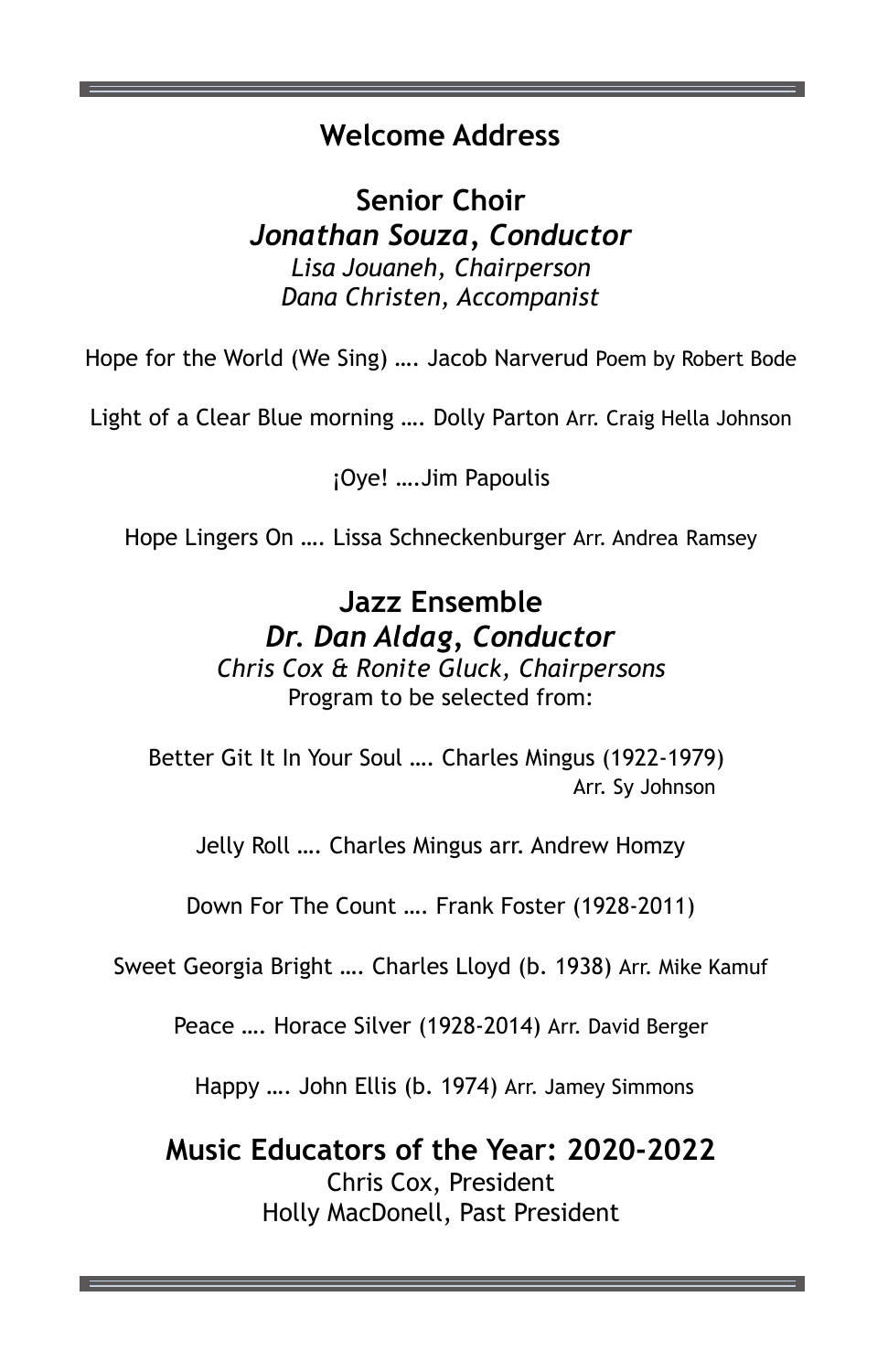## **Senior Orchestra Senior Orchestra** *Dr. Alexander Kahn, Conductor Dr. Alexander Kahn, Conductor Holly MacDonell and Charles Young, Chairpersons Holly MacDonell and Charles Young, Chairpersons*

Allegro presto from Symphony No. 2 …. Joseph Boulogne, Chevalier Allegro presto from Symphony No. 2 …. Joseph Boulogne, Chevalier de Saint Georges, Arr. Daniel Bukin de Saint Georges, Arr. Daniel Bukin

Reverie for String Orchestra …. Corigliano Reverie for String Orchestra …. Corigliano

St. Paul Suite …. Gustav Holst St. Paul Suite …. Gustav Holst

## **Senior Band Senior Band** *Corey Tamondong, Conductor Corey Tamondong, Conductor Daniel Sedgwick, Chairperson Daniel Sedgwick, Chairperson*

Purple Martin …. Yukiko Nishimura (b.1967) Purple Martin …. Yukiko Nishimura (b.1967)

Refuge …. Deontrae Peyton (b.2001) Refuge …. Deontrae Peyton (b.2001)

The Mandalorian …. Ludwig Göransson (b.1984) arr. Paul Murtha The Mandalorian …. Ludwig Göransson (b.1984) arr. Paul Murtha (b.1960)

## **North Coast CMEA Section Executive Board North Coast CMEA Section Executive Board**

*Chris Cox, President Holly MacDonell, Past President Chris Cox, President Holly MacDonell, Past President*

*Lisa Jouaneh, Secretary Kristen Volta, Treasurer Lisa Jouaneh, Secretary Kristen Volta, Treasurer*

## **In Memorium In Memorium**

The North Coast CMEA mourns the recent loss of these music The North Coast CMEA mourns the recent loss of these music educators and will remember their legacies: educators and will remember their legacies:

*Bill Allison, Janet Beckstead, Steve Lewis, and Kathé Lythe Bill Allison, Janet Beckstead, Steve Lewis, and Kathé Lythe*

Visit https://hcoe.org/all-county-music-festival/ Visit https://hcoe.org/all-county-music-festival/ or scan QR code to read biographies. or scan QR code to read biographies.